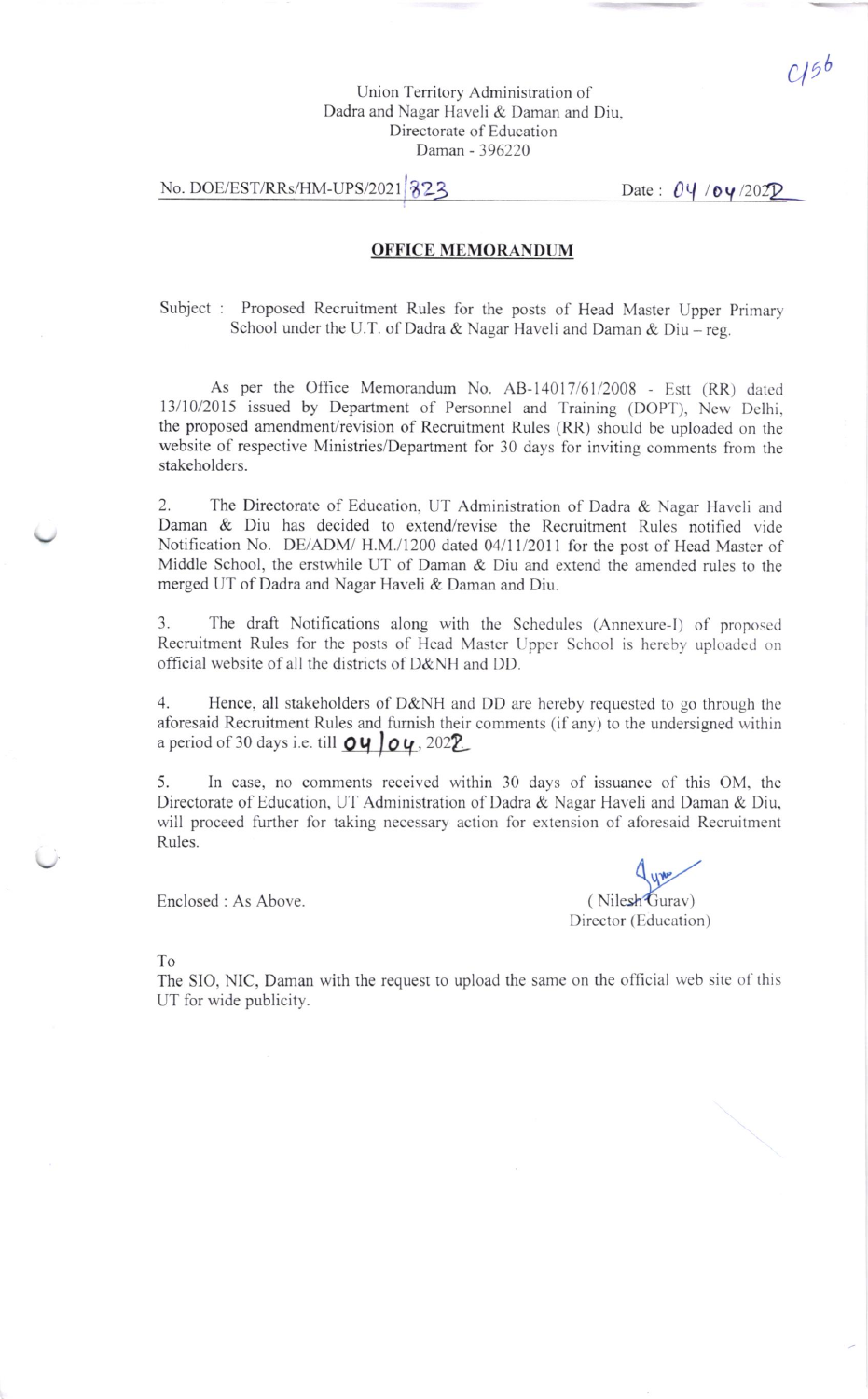$C15<sup>5</sup>$ 

### Directorate of Education, Union Territory Administration of Dadra & Nagar Haveli and Daman & Diu, Daman  $-396220$ .

शिक्षा निदेशालय, केंद्र शासित प्रदेश दादरा एवं नगर हवेली एवं दमन दिव प्रशासन दमन -396 220

> Dated:  $\frac{1}{\sqrt{2}}$  $/2021$

### **NOTIFICATION**

In exercise of the powers conferred by the proviso to Article 309 of the Constitution, read with the Government of India, Ministry of Home Affairs, Order No.7/1/65-Est. (A) dated 16<sup>th</sup> February, 1965 and Department of Personnel and Training, New Delhi O.M. No.AB-<br>14017/13/2016-Estt. (RR) dated 18<sup>th</sup> January 2017, the Administrator of Dadra & Nagar Have School, in the Directorate of Education, UT Administration of Dadra & Nagar Haveli and Daman & Diu.

#### $\mathbf{L}$ **Short Title and commencement:**

No. DOE/EST/RRs/HM-UPS/2021

- $(i)$ These rules may be called, the Administration of Dadra & Nagar Haveli and Daman & Diu, Head Master Upper Primary School, Group 'B' (Non-Gazetted, Non-Ministerial) posts Recruitment Rules, 2021. 2022.
- These shall apply to the posts specified in column-1 of the Schedule to these rules.  $(ii)$
- $(iii)$ These rules will come into effect from the date of publication of this notification in the Official Gazette and will relate to appointment to the various posts made on or after this date.

#### $\overline{2}$ . Number of Posts, Classification and Level in the Pay Matrix :-

The number of the posts, classification of the said posts and the Level in the Pay Matrix attached there to shall be as specified in Column 2 to 4 of the Schedule to these rules

Provided that, the Administrator of Dadra & Nagar Haveli and Daman & Diu may vary the number of posts in column 2 of the said Schedule from time to time subject to exigencies of work.

#### $3.$ Method of recruitment, age limit, qualifications etc:-

The method of recruitment to the said post, age limit, qualifications and other matters relating therewith shall be as specified in column 5 to 13 of the aforesaid Schedule.

#### $\overline{4}$ . Disqualification:-

No person, (a) who has entered into or contracted a marriage with a person having a spouse living or; (b) who having a spouse living, has entered into or contracted a marriage with any person shall be eligible for appointment to the service. Provided that the Administrator of Dadra & Nagar Haveli and Daman & Diu, may, if satisfied that such marriage is permissible under the personal law applicable to such person and the other party to the marriage and that there are other grounds for so doing, exempt any person from the operation of this rule.

#### 5. Power to relax:-

Where the Administrator of Dadra & Nagar Haveli and Daman & Diu is of the opinion that it is necessary or expedient so to do, he may, by order, and for reasons to be recorded in writing, relax any of the provisions of these rules with respect to any class or category of persons.

#### 6. Saving :-

Nothing in these rules shall affect reservations, relaxation of age-limit and other concessions required to be provided for the Scheduled Castes and Scheduled Tribes, and the other special categories or persons in accordance with the orders issued by the Central Government from time to time in this regard.

### By Order and in the name of the Administrator of Dadra & Nagar Haveli and Daman & Diu

### (Nilesh Gurav) Director (Education)

To

The Joint Secretary (Planning & Statistics), UT Administration of Dadra & Nagar Haveli and Daman & Diu, Secretariat, Daman for publication in the Gazette and arrange to send 10 copies of the Gazette Notification.

### Copy to:

- The SIO, NIC, Daman for uploading on the official website of UT Administration of DNH & DD.
- The Deputy Director (OL), Daman for Hindi version.  $\overline{c}$
- 3 All Heads of Office, DNH & DD.
- $\overline{4}$ Concerned File